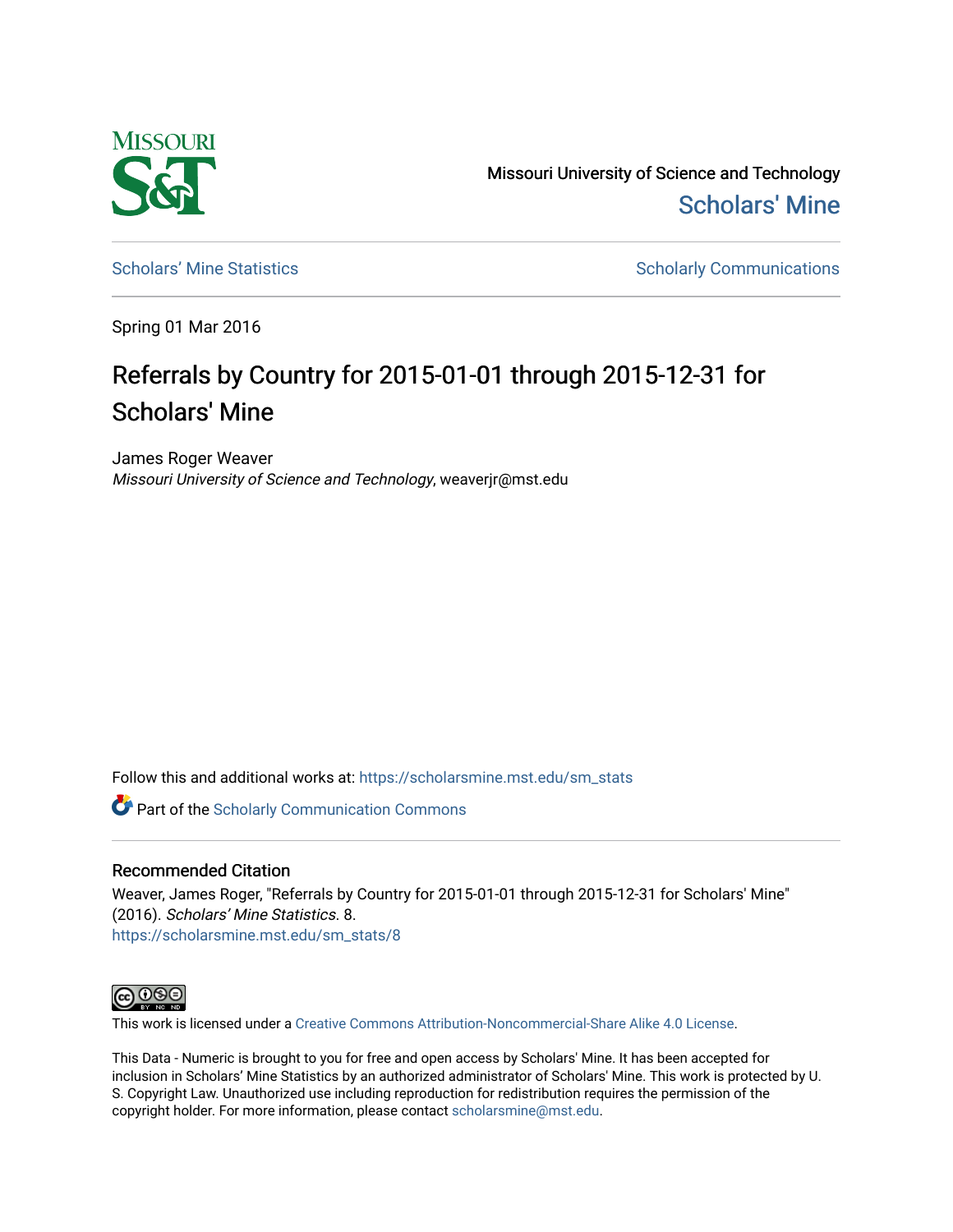| Country code | <b>TLD URL</b>                        | Count |
|--------------|---------------------------------------|-------|
| in           | http://www.iana.org/root-whois/in.htm | 8693  |
| uk           | http://www.iana.org/root-whois/uk.htm | 3370  |
| de           | http://www.iana.org/root-whois/de.htm | 2971  |
| ca           | http://www.iana.org/root-whois/ca.htm | 2793  |
| kr           | http://www.iana.org/root-whois/kr.htm | 2586  |
| fr           | http://www.iana.org/root-whois/fr.htm | 1797  |
| au           | http://www.iana.org/root-whois/au.htm | 1785  |
| jp           | http://www.iana.org/root-whois/jp.htm | 1596  |
| it           | http://www.iana.org/root-whois/it.htm | 1330  |
| ru           | http://www.iana.org/root-whois/ru.htm | 1224  |
| tr           | http://www.iana.org/root-whois/tr.htm | 840   |
| eg           | http://www.iana.org/root-whois/eg.htm | 818   |
| es           | http://www.iana.org/root-whois/es.htm | 815   |
| tw           | http://www.iana.org/root-whois/tw.htm | 812   |
| ng           | http://www.iana.org/root-whois/ng.htm | 808   |
| nl           | http://www.iana.org/root-whois/nl.htm | 783   |
| pl           | http://www.iana.org/root-whois/pl.htm | 781   |
| br           | http://www.iana.org/root-whois/br.htm | 733   |
| id           | http://www.iana.org/root-whois/id.htm | 698   |
| sg           | http://www.iana.org/root-whois/sg.htm | 683   |
| za           | http://www.iana.org/root-whois/za.htm | 659   |
| hk           | http://www.iana.org/root-whois/hk.htm | 645   |
| th           | http://www.iana.org/root-whois/th.htm | 580   |
| et           | http://www.iana.org/root-whois/et.htm | 569   |
| ae           | http://www.iana.org/root-whois/ae.htm | 467   |
| mx           | http://www.iana.org/root-whois/mx.htm | 465   |
| gr           | http://www.iana.org/root-whois/gr.htm | 460   |
| ch           | http://www.iana.org/root-whois/ch.htm | 400   |
| pk           | http://www.iana.org/root-whois/pk.htm | 375   |
| fi           | http://www.iana.org/root-whois/fi.htm | 364   |
| ph           | http://www.iana.org/root-whois/ph.htm | 363   |
| pt           | http://www.iana.org/root-whois/pt.htm | 359   |
| sa           | http://www.iana.org/root-whois/sa.htm | 350   |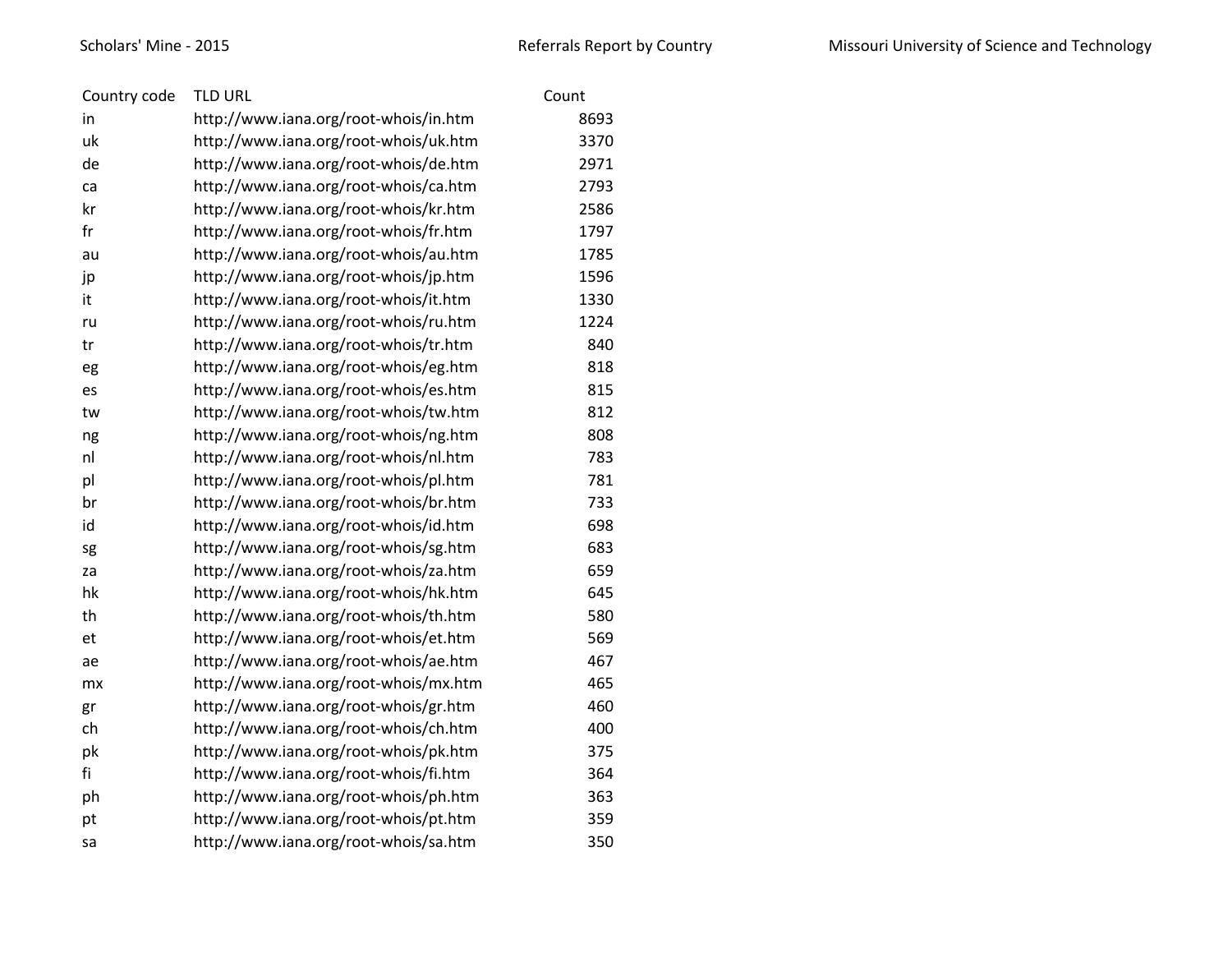| Country code | <b>TLD URL</b>                        | Count |
|--------------|---------------------------------------|-------|
| at           | http://www.iana.org/root-whois/at.htm | 330   |
| ro           | http://www.iana.org/root-whois/ro.htm | 330   |
| be           | http://www.iana.org/root-whois/be.htm | 324   |
| se           | http://www.iana.org/root-whois/se.htm | 321   |
| nz           | http://www.iana.org/root-whois/nz.htm | 316   |
| my           | http://www.iana.org/root-whois/my.htm | 268   |
| no           | http://www.iana.org/root-whois/no.htm | 223   |
| il           | http://www.iana.org/root-whois/il.htm | 219   |
| <b>CZ</b>    | http://www.iana.org/root-whois/cz.htm | 218   |
| iq           | http://www.iana.org/root-whois/iq.htm | 202   |
| dk           | http://www.iana.org/root-whois/dk.htm | 191   |
| bg           | http://www.iana.org/root-whois/bg.htm | 190   |
| dz           | http://www.iana.org/root-whois/dz.htm | 189   |
| mm           | http://www.iana.org/root-whois/mm.htm | 186   |
| hu           | http://www.iana.org/root-whois/hu.htm | 185   |
| ua           | http://www.iana.org/root-whois/ua.htm | 179   |
| gh           | http://www.iana.org/root-whois/gh.htm | 169   |
| hr           | http://www.iana.org/root-whois/hr.htm | 163   |
| bd           | http://www.iana.org/root-whois/bd.htm | 158   |
| ar           | http://www.iana.org/root-whois/ar.htm | 157   |
| vn           | http://www.iana.org/root-whois/vn.htm | 155   |
| pe           | http://www.iana.org/root-whois/pe.htm | 150   |
| rs           | http://www.iana.org/root-whois/rs.htm | 149   |
| ve           | http://www.iana.org/root-whois/ve.htm | 125   |
| ie           | http://www.iana.org/root-whois/ie.htm | 124   |
| lk           | http://www.iana.org/root-whois/lk.htm | 123   |
| co           | http://www.iana.org/root-whois/co.htm | 121   |
| cl           | http://www.iana.org/root-whois/cl.htm | 114   |
| ZW           | http://www.iana.org/root-whois/zw.htm | 101   |
| si           | http://www.iana.org/root-whois/si.htm | 97    |
| tz           | http://www.iana.org/root-whois/tz.htm | 87    |
| sk           | http://www.iana.org/root-whois/sk.htm | 82    |
| Ib           | http://www.iana.org/root-whois/lb.htm | 79    |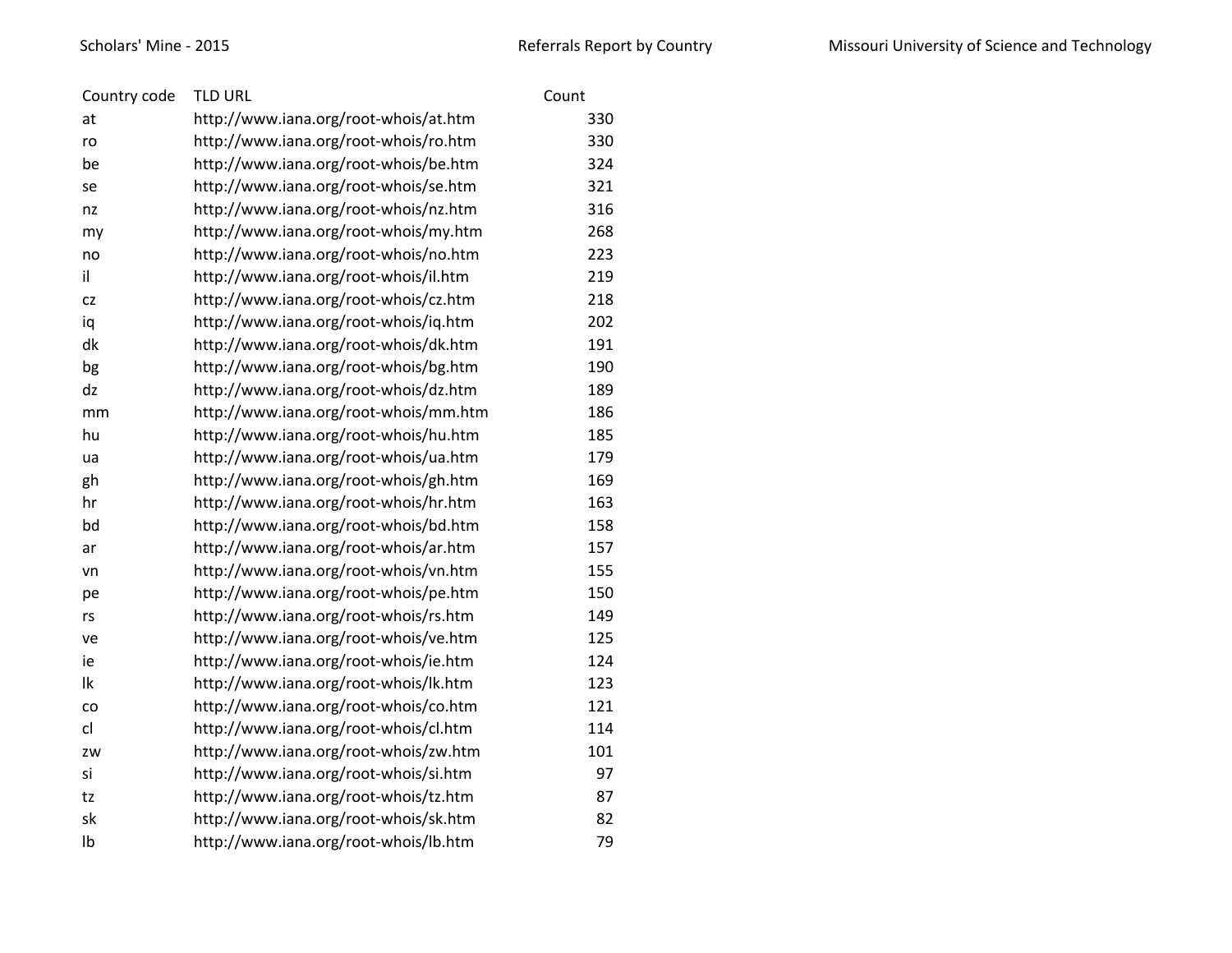| Country code | <b>TLD URL</b>                        | Count |    |
|--------------|---------------------------------------|-------|----|
| kw           | http://www.iana.org/root-whois/kw.htm |       | 68 |
| zm           | http://www.iana.org/root-whois/zm.htm |       | 66 |
| np           | http://www.iana.org/root-whois/np.htm |       | 65 |
| jo           | http://www.iana.org/root-whois/jo.htm |       | 58 |
| cm           | http://www.iana.org/root-whois/cm.htm |       | 57 |
| lv           | http://www.iana.org/root-whois/lv.htm |       | 57 |
| ee           | http://www.iana.org/root-whois/ee.htm |       | 55 |
| ly           | http://www.iana.org/root-whois/ly.htm |       | 51 |
| bo           | http://www.iana.org/root-whois/bo.htm |       | 50 |
| tt           | http://www.iana.org/root-whois/tt.htm |       | 46 |
| tn           | http://www.iana.org/root-whois/tn.htm |       | 43 |
| pr           | http://www.iana.org/root-whois/pr.htm |       | 42 |
| ec           | http://www.iana.org/root-whois/ec.htm |       | 40 |
| mu           | http://www.iana.org/root-whois/mu.htm |       | 37 |
| cu           | http://www.iana.org/root-whois/cu.htm |       | 34 |
| ba           | http://www.iana.org/root-whois/ba.htm |       | 34 |
| ps           | http://www.iana.org/root-whois/ps.htm |       | 34 |
| bw           | http://www.iana.org/root-whois/bw.htm |       | 33 |
| cy           | http://www.iana.org/root-whois/cy.htm |       | 33 |
| CV           | http://www.iana.org/root-whois/cv.htm |       | 30 |
| It           | http://www.iana.org/root-whois/lt.htm |       | 29 |
| by           | http://www.iana.org/root-whois/by.htm |       | 29 |
| pg           | http://www.iana.org/root-whois/pg.htm |       | 28 |
| na           | http://www.iana.org/root-whois/na.htm |       | 25 |
| al           | http://www.iana.org/root-whois/al.htm |       | 22 |
| kh           | http://www.iana.org/root-whois/kh.htm |       | 22 |
| kz           | http://www.iana.org/root-whois/kz.htm |       | 22 |
| bh           | http://www.iana.org/root-whois/bh.htm |       | 22 |
| ke           | http://www.iana.org/root-whois/ke.htm |       | 22 |
| rw           | http://www.iana.org/root-whois/rw.htm |       | 21 |
| ma           | http://www.iana.org/root-whois/ma.htm |       | 20 |
| af           | http://www.iana.org/root-whois/af.htm |       | 20 |
| qa           | http://www.iana.org/root-whois/qa.htm |       | 18 |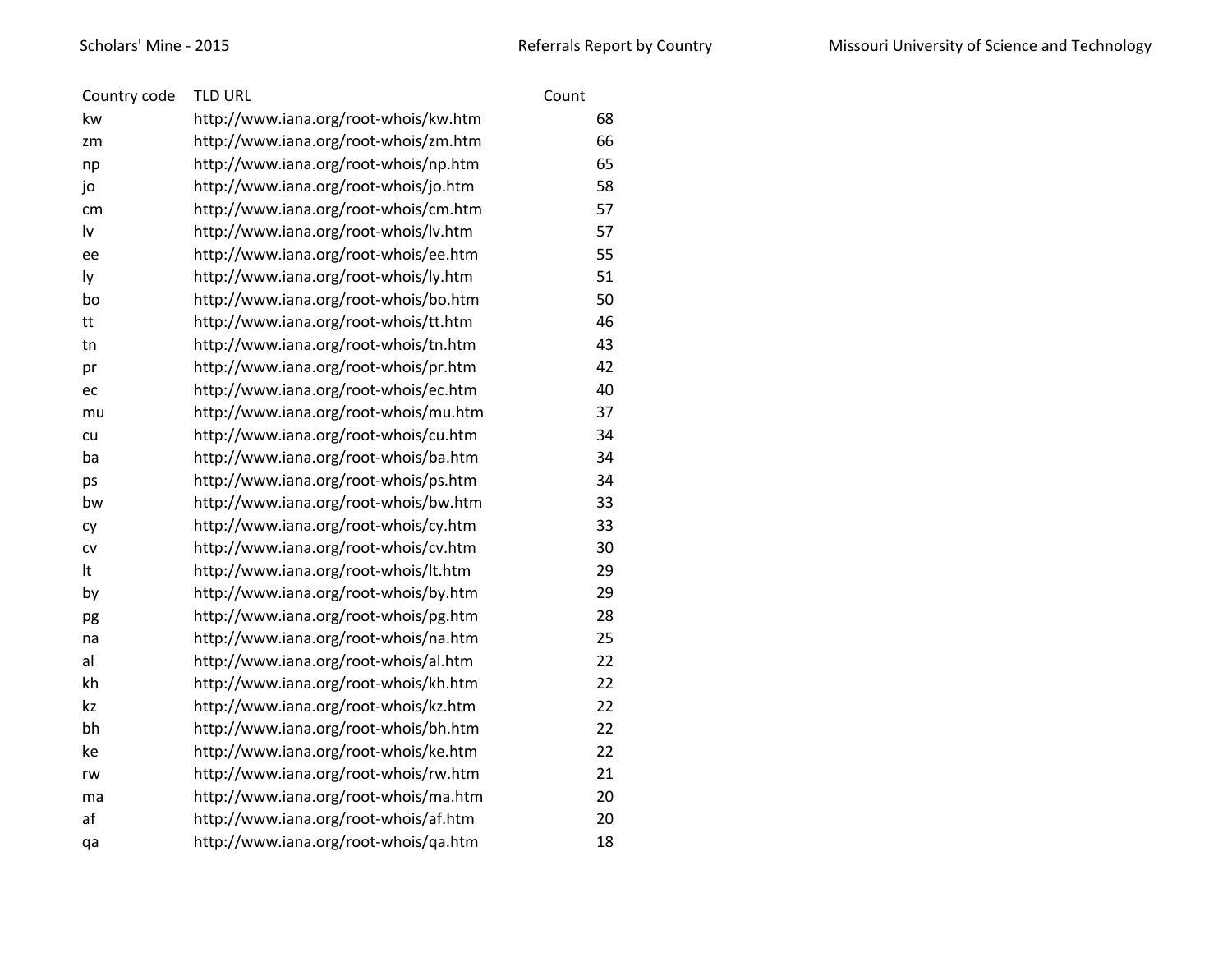| Country code | <b>TLD URL</b>                        | Count          |
|--------------|---------------------------------------|----------------|
| cn           | http://www.iana.org/root-whois/cn.htm | 17             |
| SV           | http://www.iana.org/root-whois/sv.htm | 16             |
| lu           | http://www.iana.org/root-whois/lu.htm | 15             |
| mt           | http://www.iana.org/root-whois/mt.htm | 15             |
| io           | http://www.iana.org/root-whois/io.htm | 13             |
| gy           | http://www.iana.org/root-whois/gy.htm | 13             |
| me           | http://www.iana.org/root-whois/me.htm | 13             |
| gt           | http://www.iana.org/root-whois/gt.htm | 12             |
| bn           | http://www.iana.org/root-whois/bn.htm | 11             |
| СC           | http://www.iana.org/root-whois/cc.htm | 11             |
| az           | http://www.iana.org/root-whois/az.htm | 10             |
| sr           | http://www.iana.org/root-whois/sr.htm | 10             |
| la           | http://www.iana.org/root-whois/la.htm | 10             |
| SO           | http://www.iana.org/root-whois/so.htm | 9              |
| uy           | http://www.iana.org/root-whois/uy.htm | 9              |
| jm           | http://www.iana.org/root-whois/jm.htm | 9              |
| do           | http://www.iana.org/root-whois/do.htm | 8              |
| cd           | http://www.iana.org/root-whois/cd.htm | 8              |
| sl           | http://www.iana.org/root-whois/sl.htm | 8              |
| is           | http://www.iana.org/root-whois/is.htm | 8              |
| ug           | http://www.iana.org/root-whois/ug.htm | 8              |
| mn           | http://www.iana.org/root-whois/mn.htm | $\overline{7}$ |
| om           | http://www.iana.org/root-whois/om.htm | $\overline{7}$ |
| bf           | http://www.iana.org/root-whois/bf.htm | $\overline{7}$ |
| ni           | http://www.iana.org/root-whois/ni.htm | 6              |
| mg           | http://www.iana.org/root-whois/mg.htm | 6              |
| sn           | http://www.iana.org/root-whois/sn.htm | 6              |
| bt           | http://www.iana.org/root-whois/bt.htm | 6              |
| ge           | http://www.iana.org/root-whois/ge.htm | 6              |
| ht           | http://www.iana.org/root-whois/ht.htm | 5              |
| bs           | http://www.iana.org/root-whois/bs.htm | 3              |
| bj           | http://www.iana.org/root-whois/bj.htm | 3              |
| bz           | http://www.iana.org/root-whois/bz.htm | 3              |